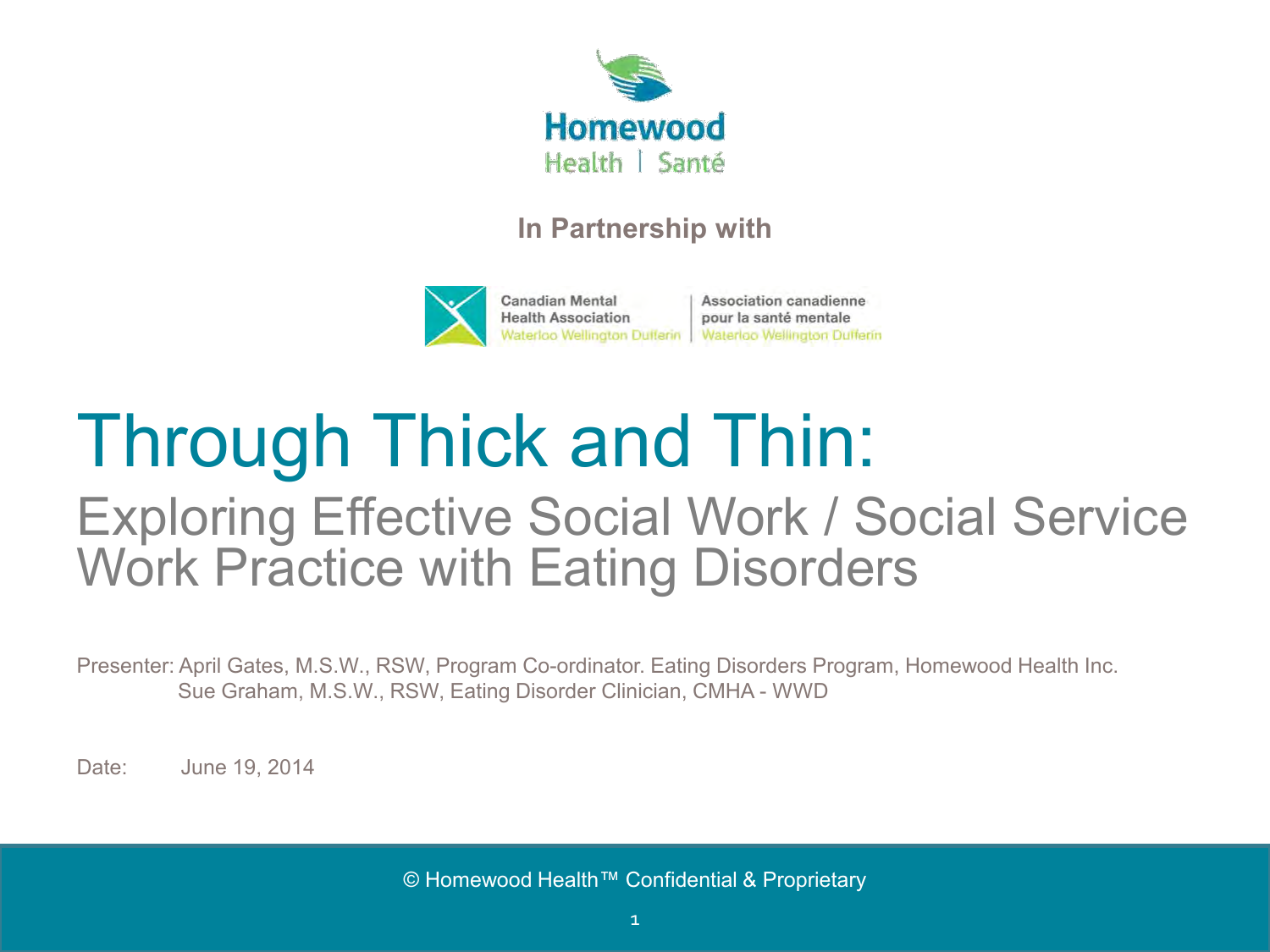

#### **Once upon a time…**

*"I wanted to be healthier so I cut out junk food and became more aware of what I was eating. Before I knew it, I started to become very preoccupied with my food choices, and felt guilty after eating something that I thought was 'bad'. Now I can't seem to get myself to eat… and I freak out if I cannot exercise. I cannot believe that it got this far."*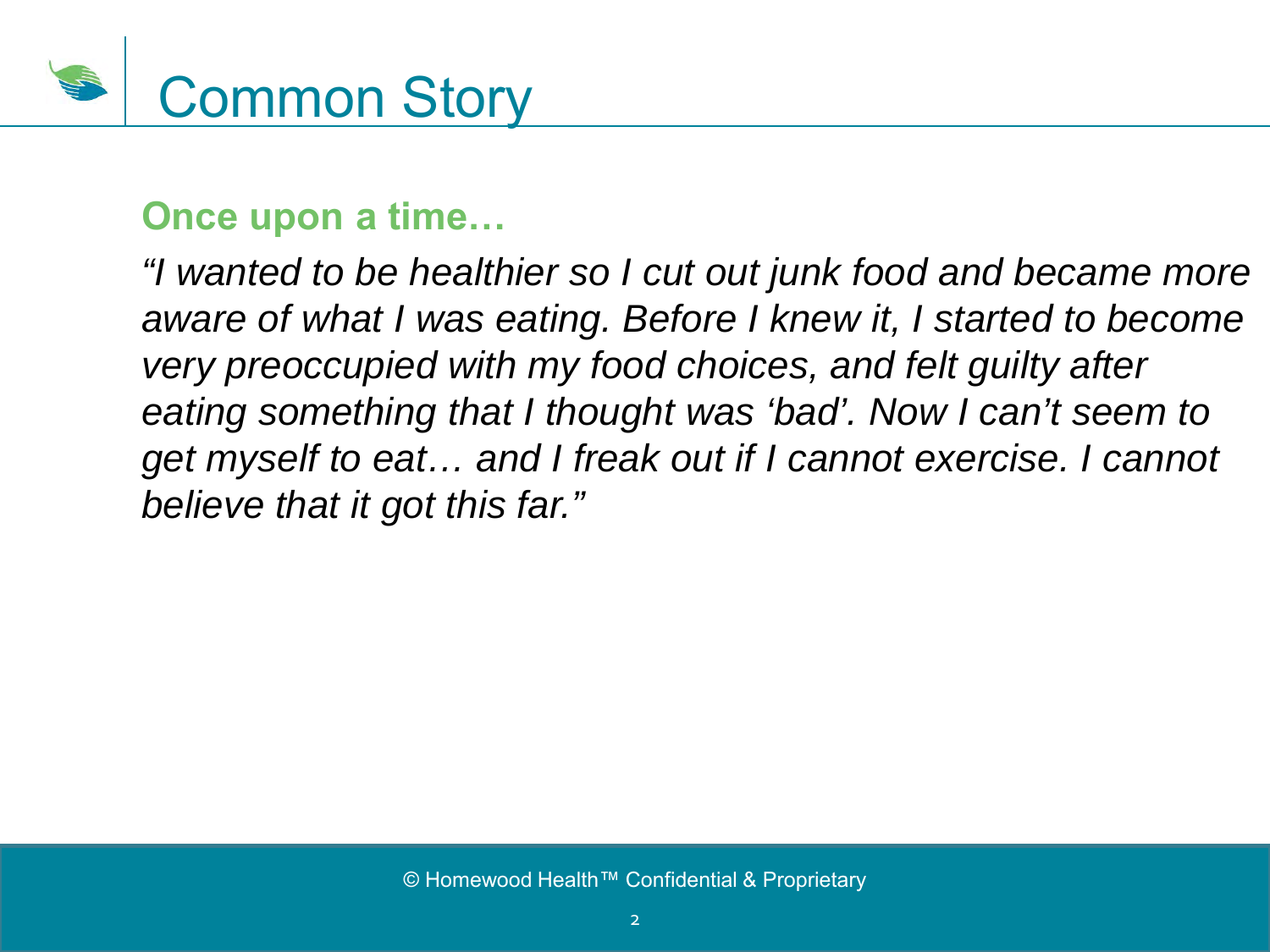# Continuum of Disordered Eating

| <b>Unrestrained Eating</b> |                         |           | <b>Disordered Eating</b>                                                        |           |                                                                   | <b>Clinical Eating Disorder</b> |                                                                  |
|----------------------------|-------------------------|-----------|---------------------------------------------------------------------------------|-----------|-------------------------------------------------------------------|---------------------------------|------------------------------------------------------------------|
|                            | <b>Body Positive</b>    | $\bullet$ | Self-conscious or<br>concerns about eating                                      | $\bullet$ | Engage in<br>behaviours to<br>control weight $-$<br>dieting, etc. | $\bullet$                       | Feel that life is<br>dominated by<br>thoughts of<br>weight/shape |
|                            | Food is not an<br>issue | $\bullet$ | Express body<br>dissatisfaction Focus on<br>body weight and/or<br>shape         | $\bullet$ | Rigid eating<br>patterns and/or<br>exercise                       | $\bullet$                       | Meet clinical<br>diagnosis for an<br>eating disorder             |
|                            |                         | $\bullet$ | May engage in weighing<br>self; some food<br>restricting or calorie<br>counting | $\bullet$ | May experience<br>binge eating                                    | $\bullet$                       | May be medically<br>unstable                                     |
|                            |                         |           |                                                                                 | $\bullet$ | Good and bad day<br>is determined by<br>eating and<br>exercise    |                                 |                                                                  |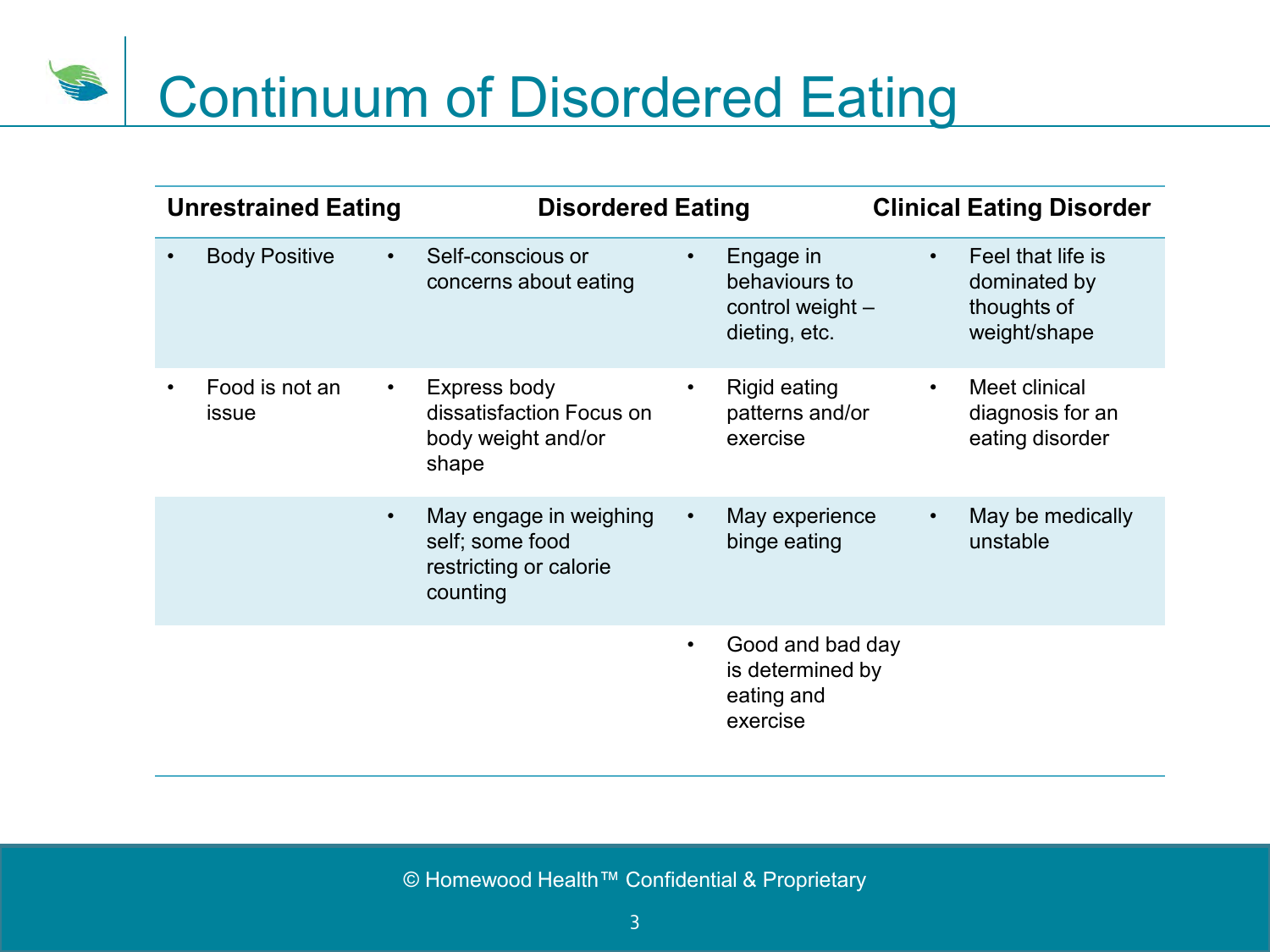

- Restriction of energy intake leading to a significantly low body weight
- Intense fear of weight gain
- Body image distortion
- Self-evaluation is unduly influenced by body shape/weight
- Lack of recognition of the seriousness of low body weight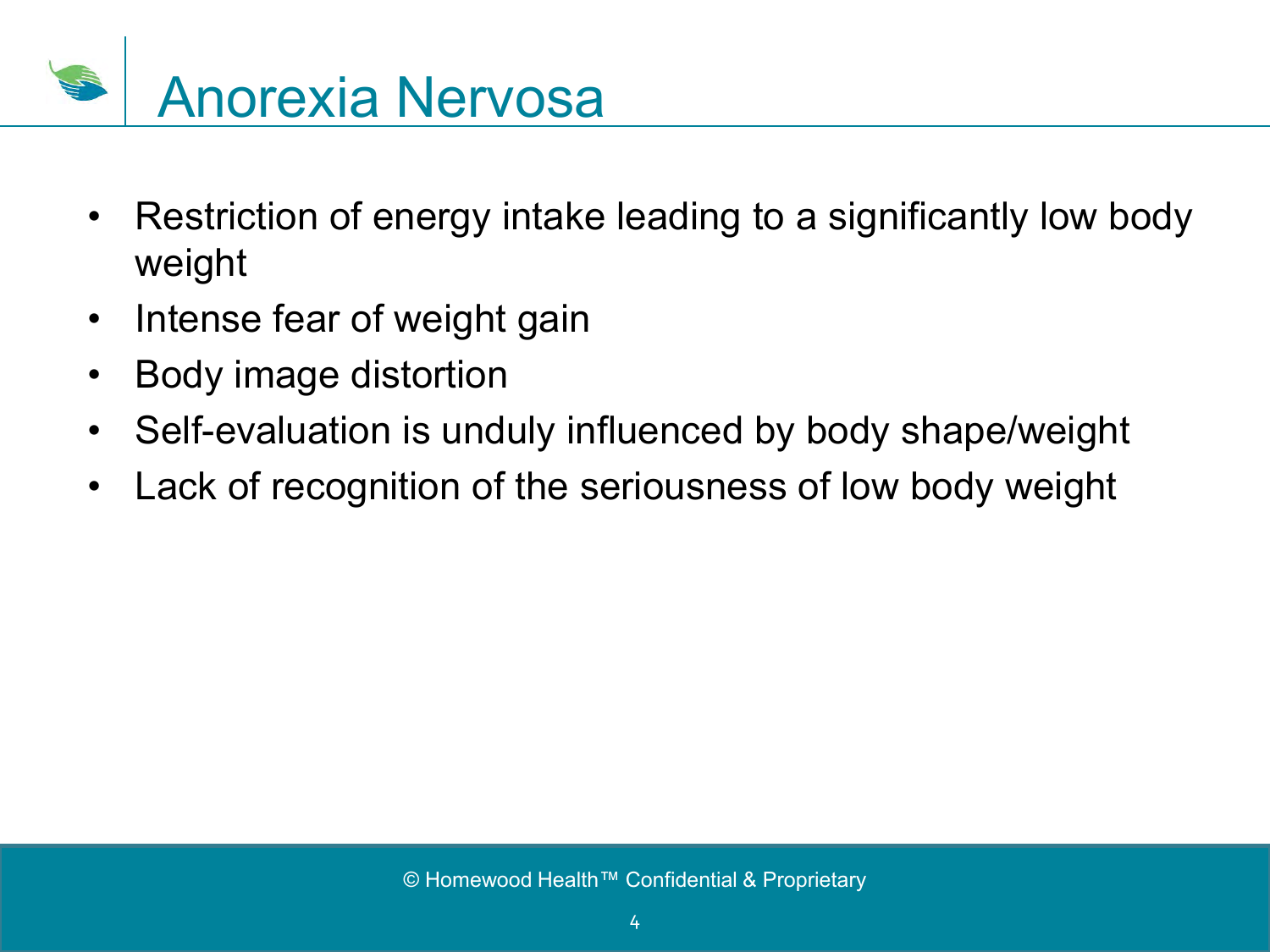

- Recurrent periods of binge eating and perceived lack of control during episode
- Recurrent compensatory behaviours in order to prevent weight gain (vomiting, laxatives, diuretics, fasting, excessive exercise)
- Self evaluation is unduly influenced by body shape/weight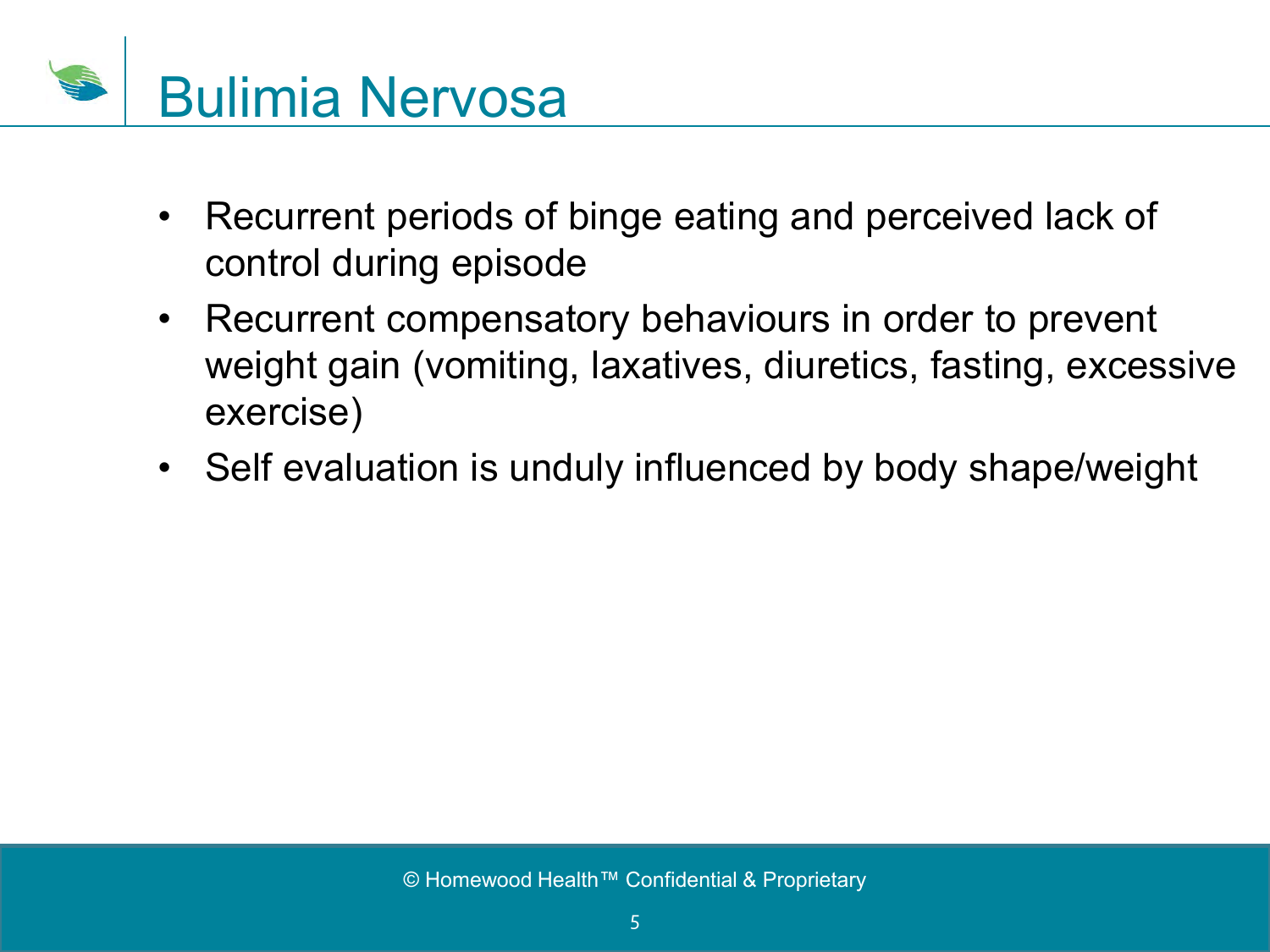Binge – Eating Disorder

- Recurrent episodes of binge eating and perceived lack of control during episode.
- $\cdot$   $\geq$  3 of :
	- Eating rapidly
	- Eating until uncomfortably full
	- Eating amounts when not hungry
	- Eating alone due to embarrassment
	- Feeling disgusted, depressed, guilty
- Binge eating occurs at least once a week for 3 months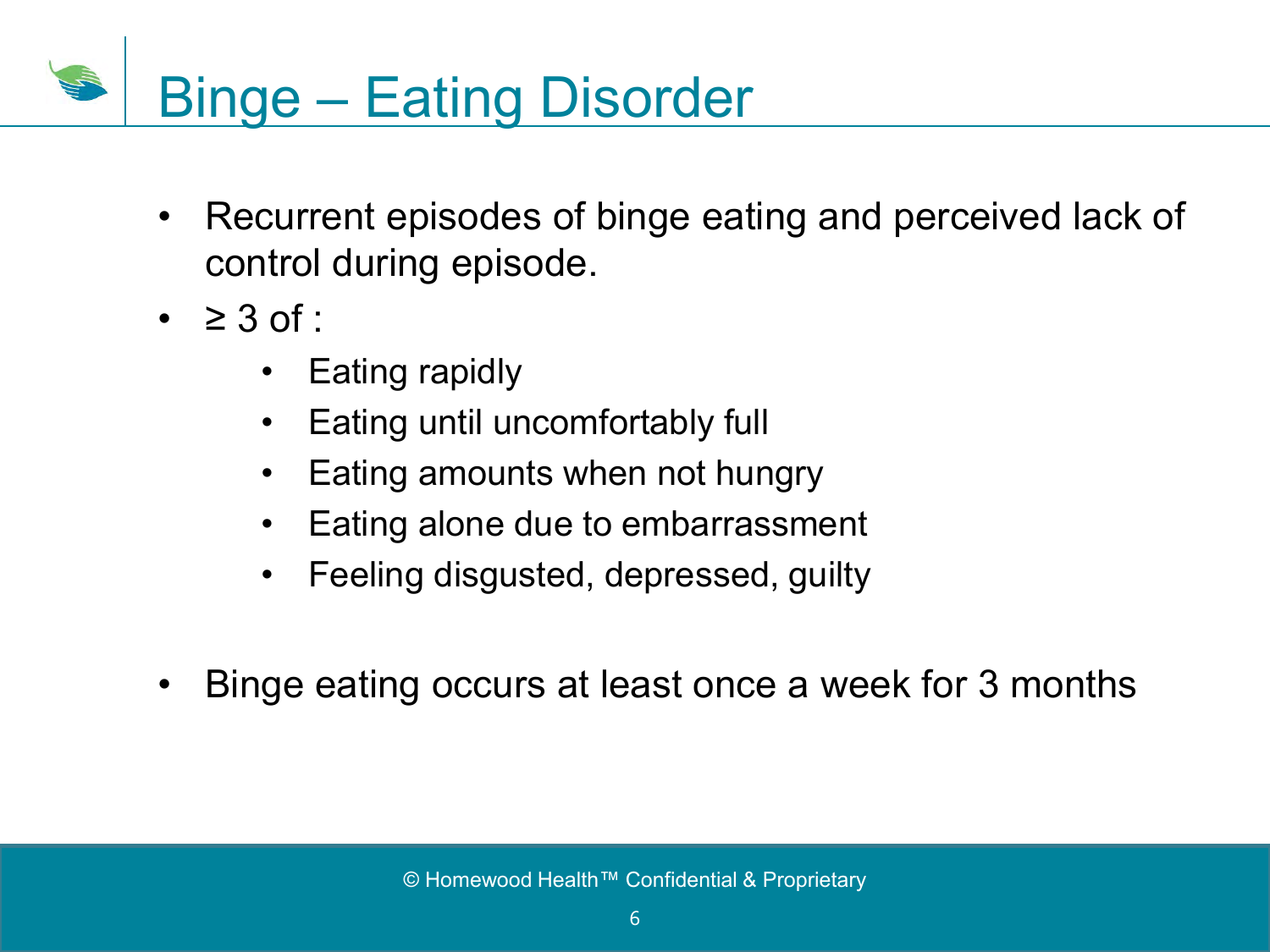# Other Specified Eating Disorder

- Presentations do not meet full diagnostic criteria
	- Atypical A.N. not have low weight
	- B.N. of low frequency and/ or limited duration
	- BED of low frequency and/or limited duration
	- Purging disorder without binge eating
	- Night eating syndrome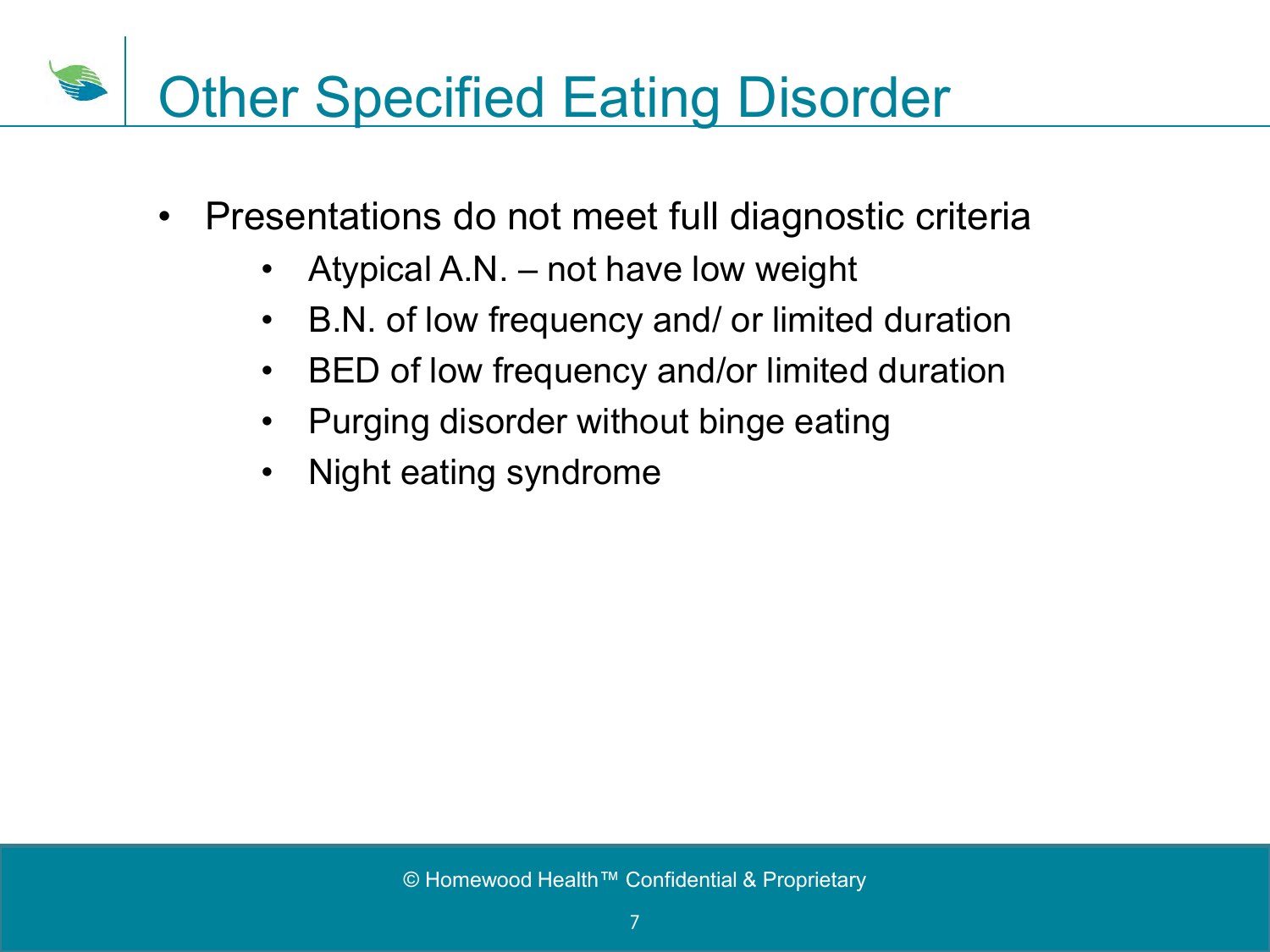## Signs of an Eating Disorder Checklist

When do I need to take action? When do I need to seek professional help? Poor body image can lead to disordered eating/exercise behaviours and ultimately, to an eating disorder. The earlier any of these concerns are treated by a professional, the greater the chance for success.

- $\Box$  Obsessed with appearance, food or exercise
- $\Box$  Constantly weighing him/herself
- $\Box$  Has an intense fear of gaining weight
- $\Box$  Change in weight or fluctuations in weight
- $\Box$  Preoccupied with food, constantly looking at food labels for calories and fat content
- $\Box$  Avoids certain foods
- $\Box$  Avoids eating with others
- $\Box$  Skips meals

 $\sqrt{2}$ 

- $\Box$  Makes excuses for not eating
- $\Box$  Lies about eating habits
- $\Box$  Hides food
- $\Box$  Drinks excessive amounts of water, diet soda, coffee or other non-caloric drinks
- Feels guilty when eats food
- $\Box$  Exercises excessively
- $\Box$  Wears baggy clothes to hide weight loss or to keep warm
- $\Box$  Changes in emotional well being: depressed or irritable, makes abusive remarks about self
- $\Box$  Physical symptoms including any one of: amenorrhea (loss of menstruation in girls), thinning hair, delay in onset puberty, swollen or puffy face, yellowish skin, increased cavities in teeth, stomach pain, nausea, vomiting, problems with bowels (constipation or diarrhea)
- $\Box$  Denial of changes in behaviour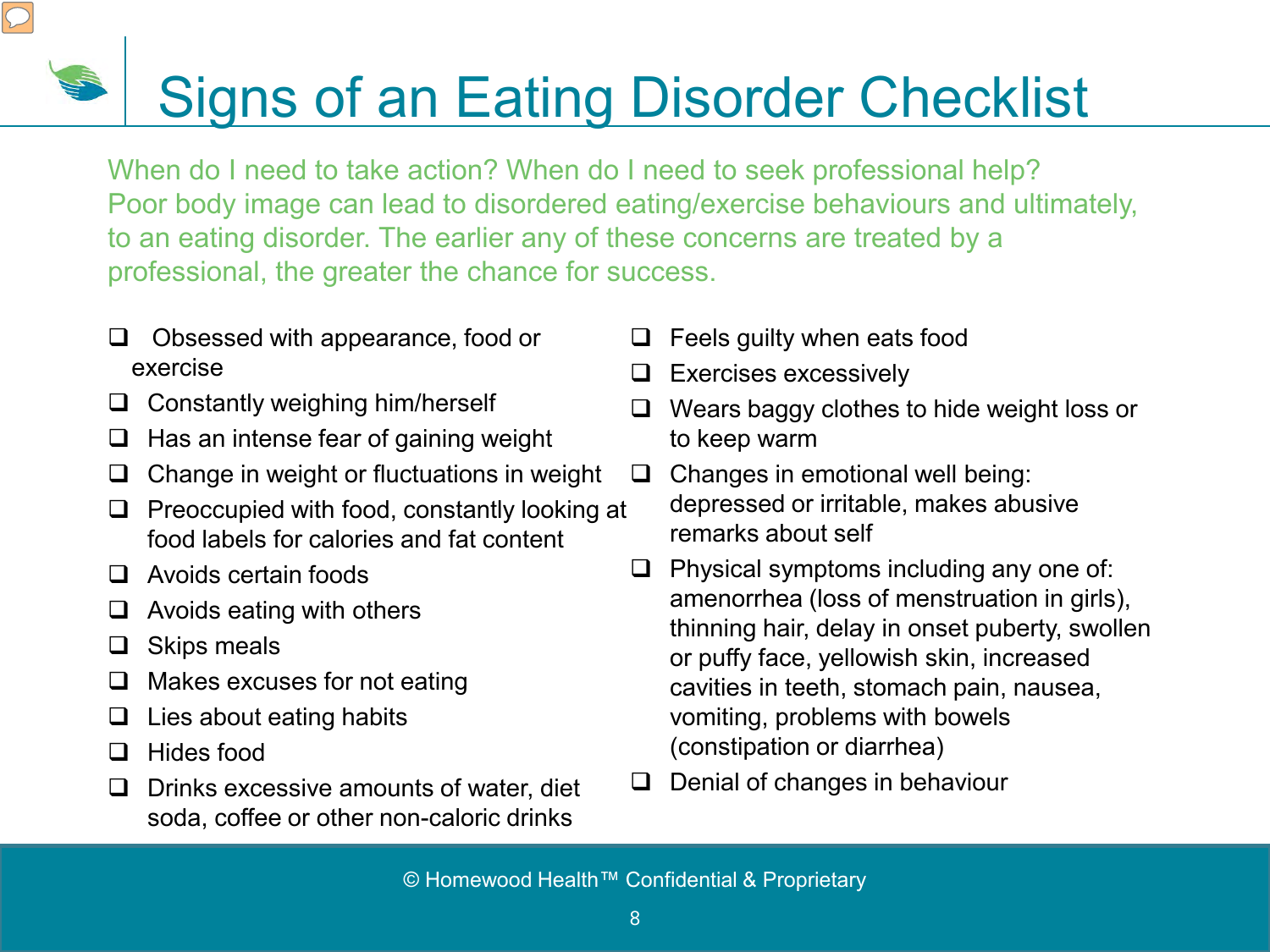## Homewood Eating Disorders Program Team Composition

- **Registered Social Workers (MSW)** • **Occupational Therapist**
- **Family Therapist (MFT)**
- **Psychologist**
- **Psychiatrists**
- **Medical Doctor**
- **Registered Dietitian**
- **Diet Technician**
- **Recreation Therapist**
- **Nurses (R.N., R.P.N.)**
- **Chaplain**
- **Horticulture Therapist**
- **Addiction Counsellor (Consultant)**
- **Students**
- **Volunteers**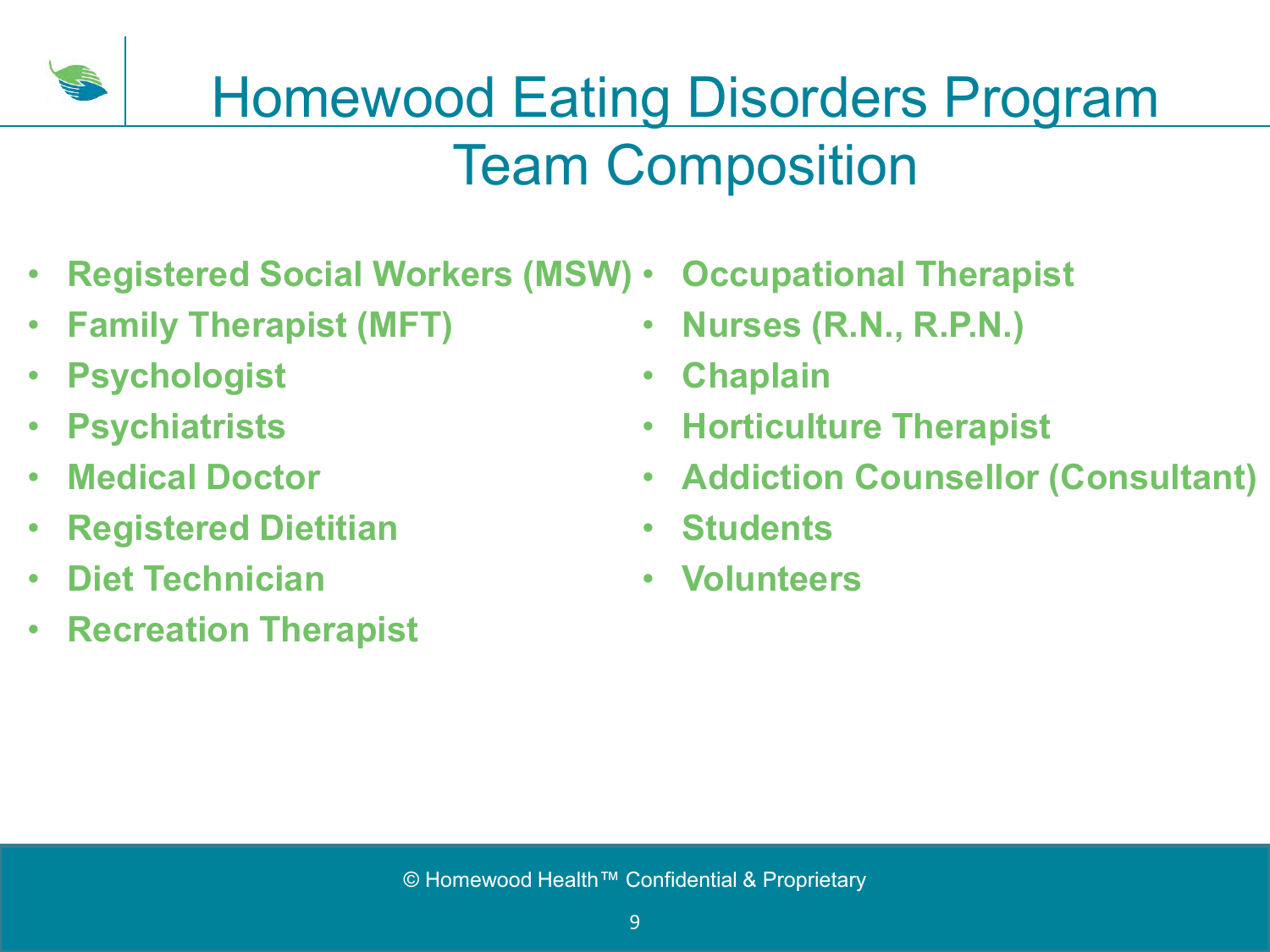## CMHA – WWD Eating Disorders Program Team Composition

- **Registered Social Workers**
- **Psychotherapist**
- **Psychiatrist**
- **Nurse Practitioners**
- **Registered Dietitians**
- **Occupational Therapy Students**
- **MSW students**
- **Volunteers**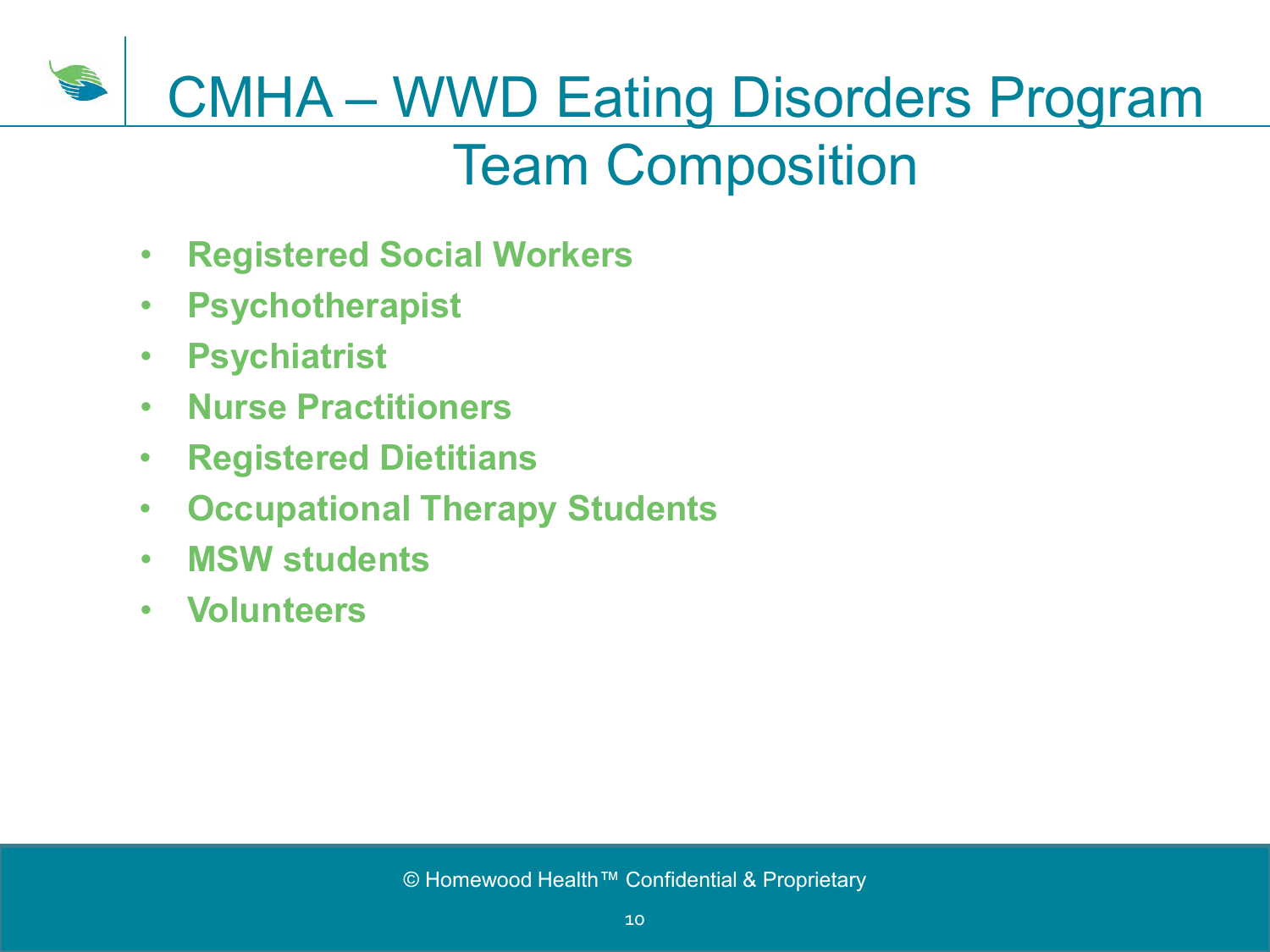## Social Work Roles in Eating Disorders at Homewood Health

### **Registered Social Worker**

- Assessment
- Group Leadership
- Family Therapy; Family Education and Support
- Meal Support
- Team Participation within multi-disciplinary team
- Program Development
- Research/Outcome Studies
- Conference Presentations
- Community Presentations
- Referrals to CMHA-WWD and community resources
- Discharge Planning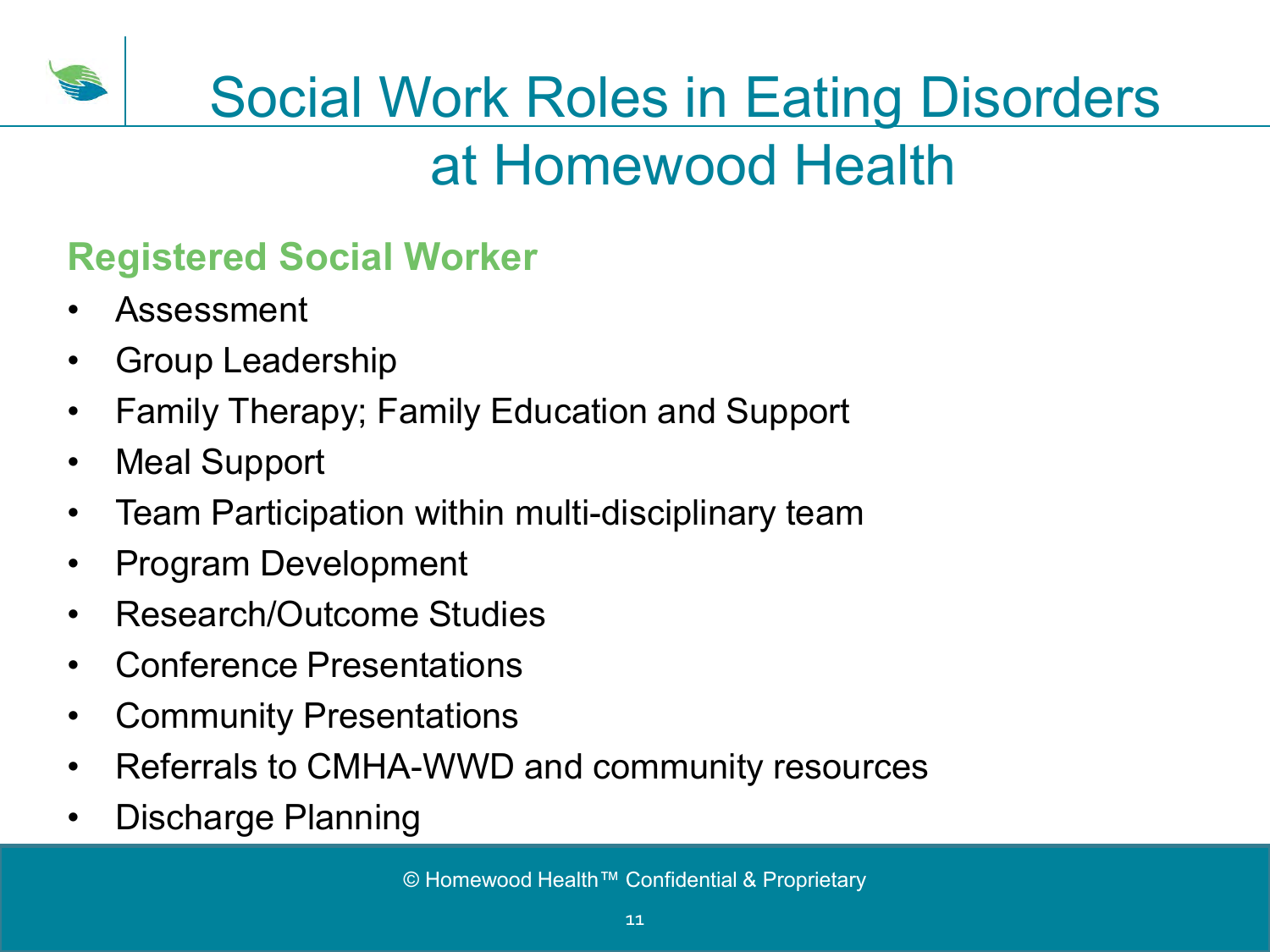

### **Program Coordinator**

- Program management
- Accreditation lead
- Resource management

### **Social Work Discipline Director**

• Hospital-wide social work discipline lead

#### **Private Practitioner**

- Individuals with Eating Disorders, family members and supportive carers
- EAP provider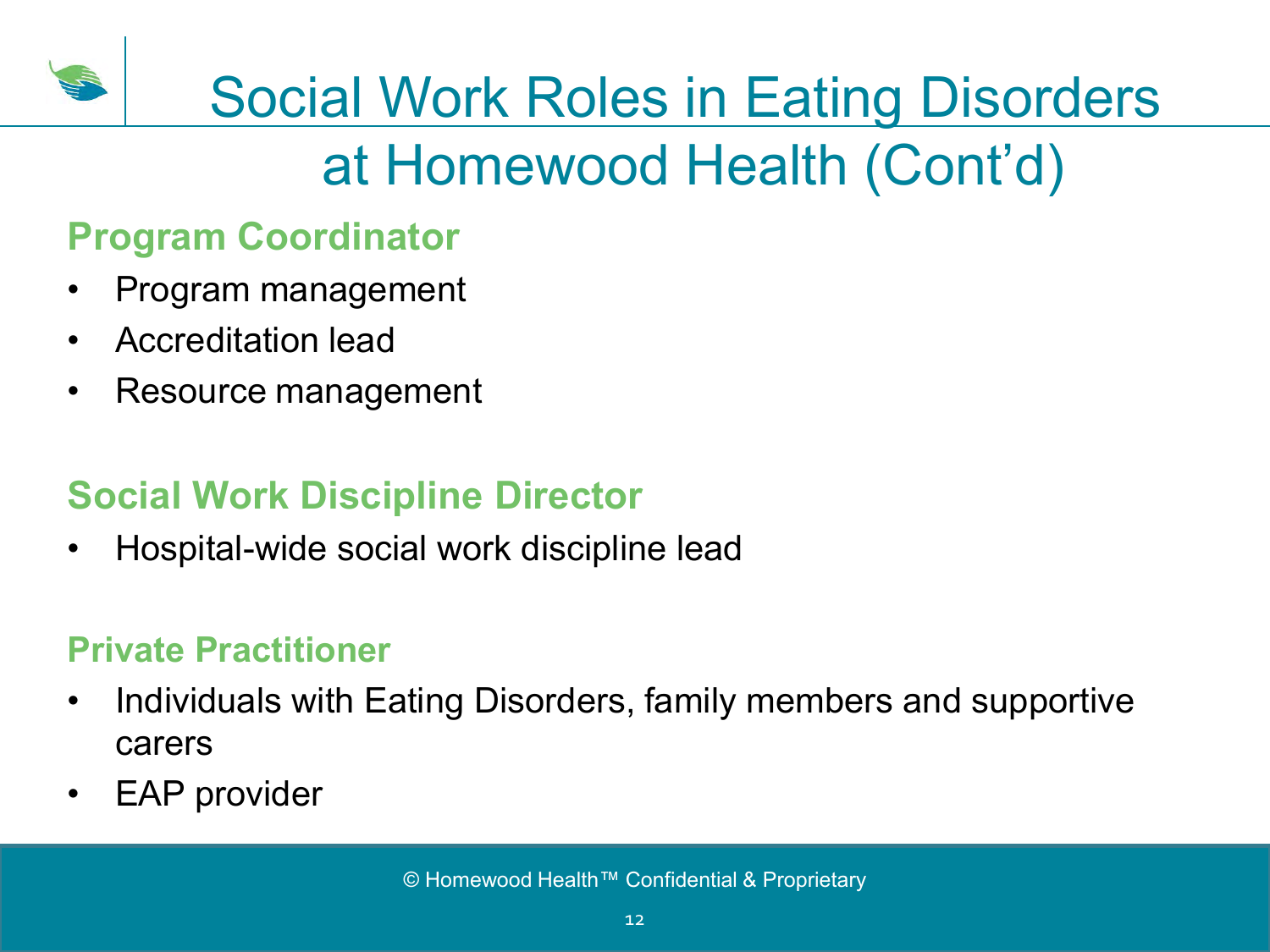## Social Work Roles in Eating Disorders at CMHA - WWD

### **Registered Social Worker**

- Assessment
- Individual, family, and group therapy
- Team participation within multi-disciplinary team
- Program development
- Research/Outcome studies
- Prevention public speaking
- Advocacy for clients
- Discharge Planning
- Referrals to Homewood and community resources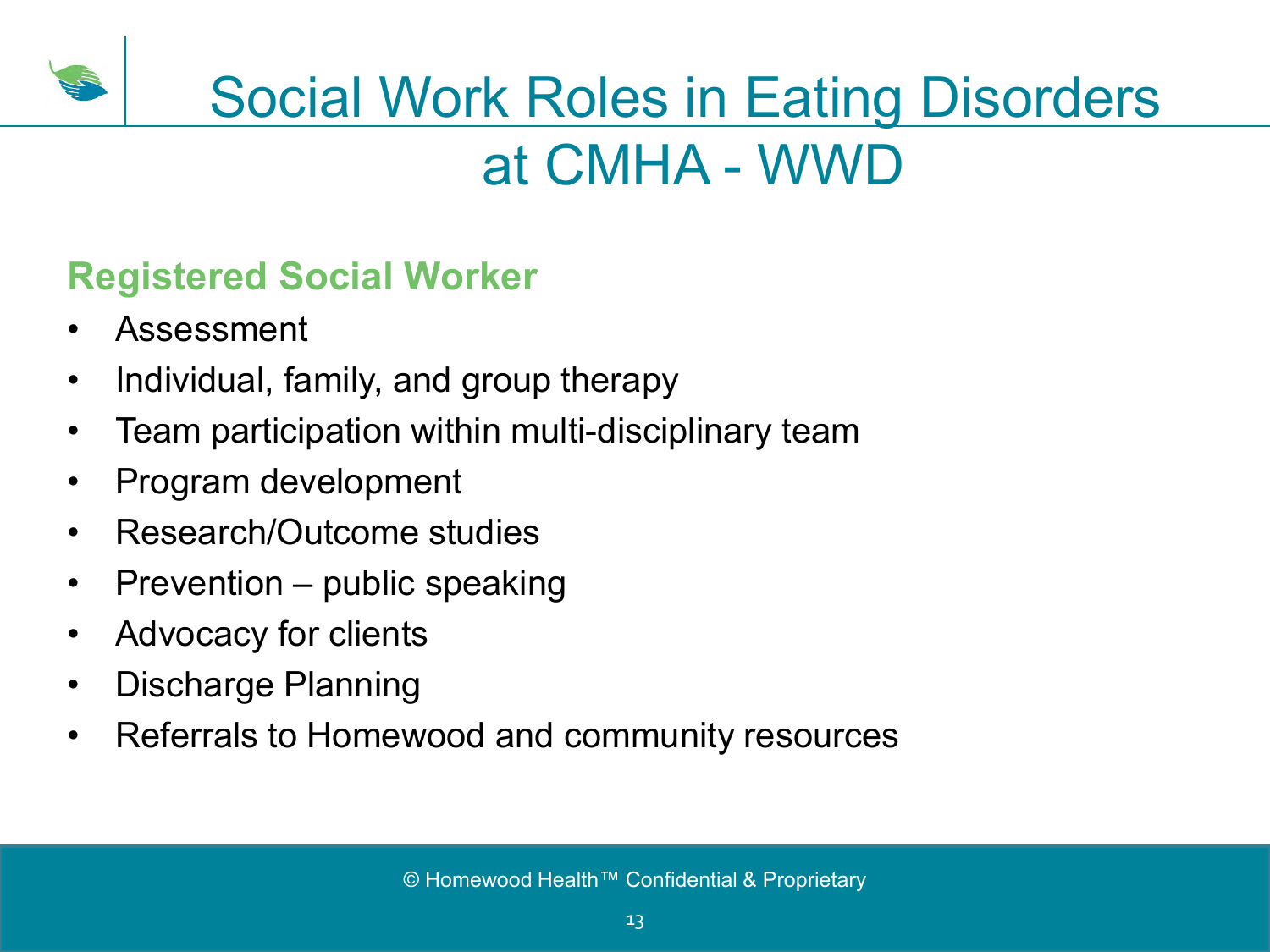# Social Work Roles in Eating Disorders in the Community

#### **Private Practitioner**

• Individuals with Eating Disorders, family members and supportive carers.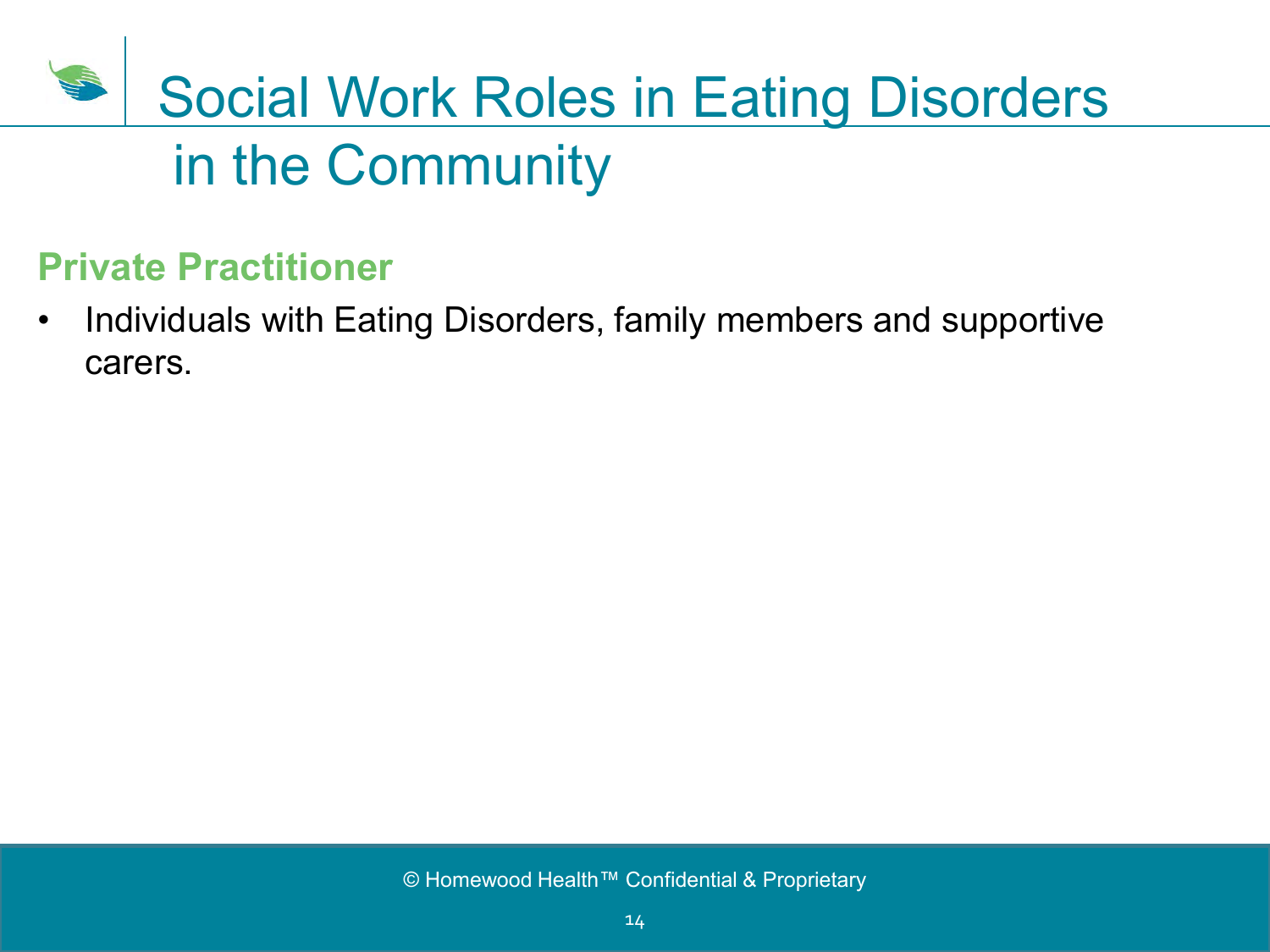

Social Work Roles

### Wellington – Dufferin – Guelph Eating Disorders **Coalition**

- Founded in 2000
- Chair, coalition members representing various agencies and services
- Public education (EDAW, INDD events)
- Professional education

### **www.eatingdisorderscoalition.ca**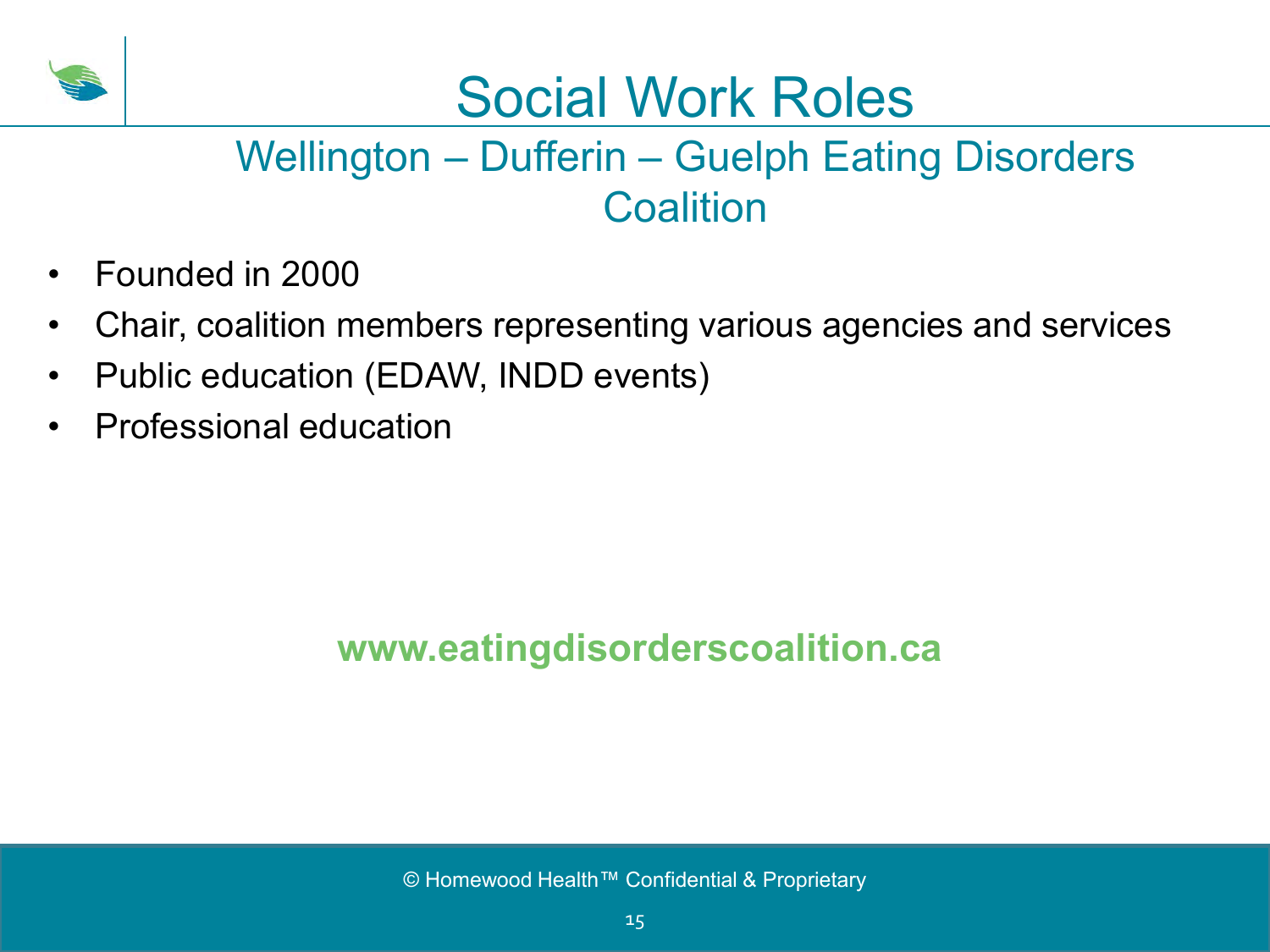

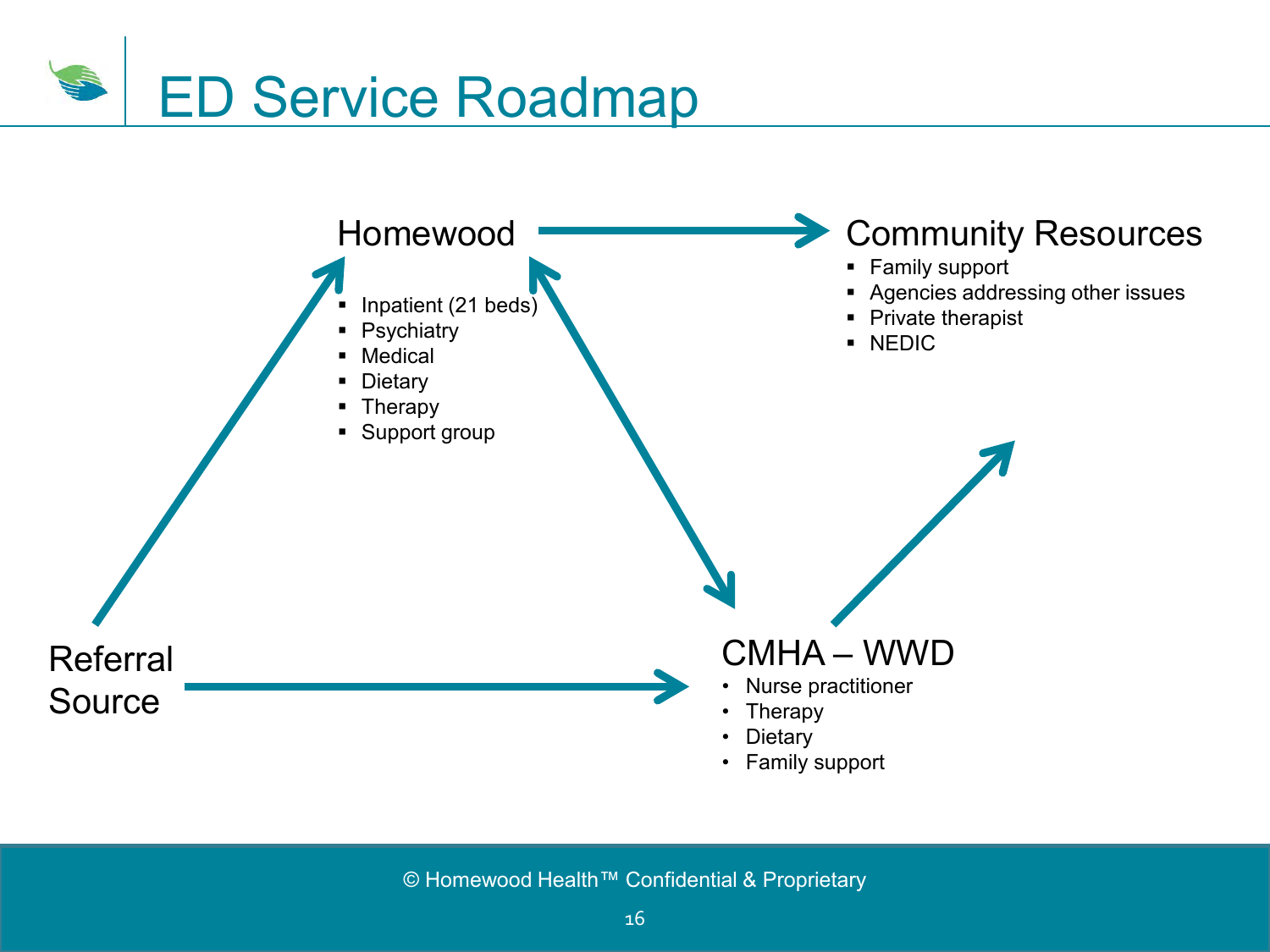## Role of Social Workers:

### Motivation Enhancement

- Readiness Ruler
- Mountain of Recovery
- Life raft Analogy
- Miracle Day Exercise
- 5 year Letter Exercise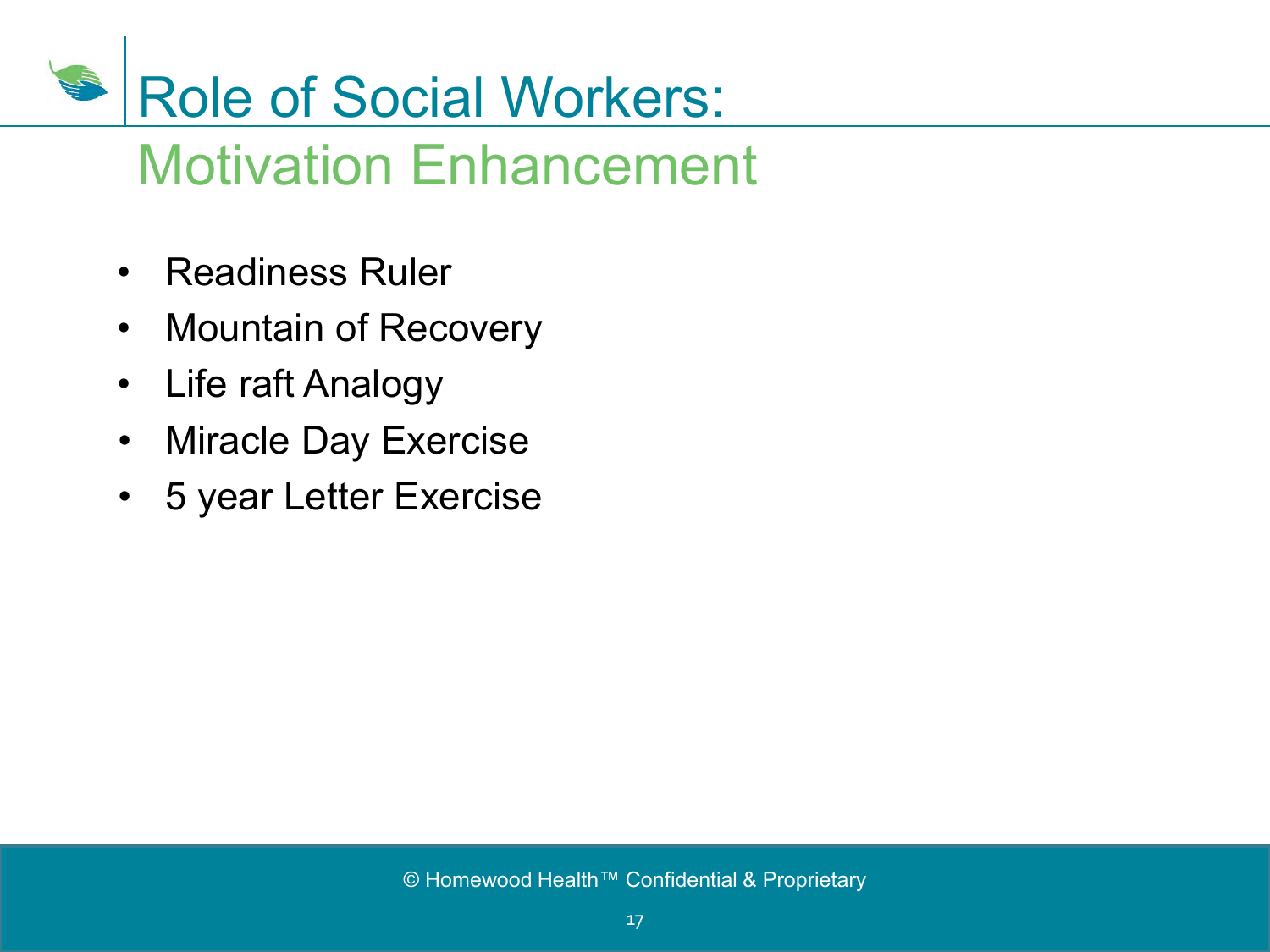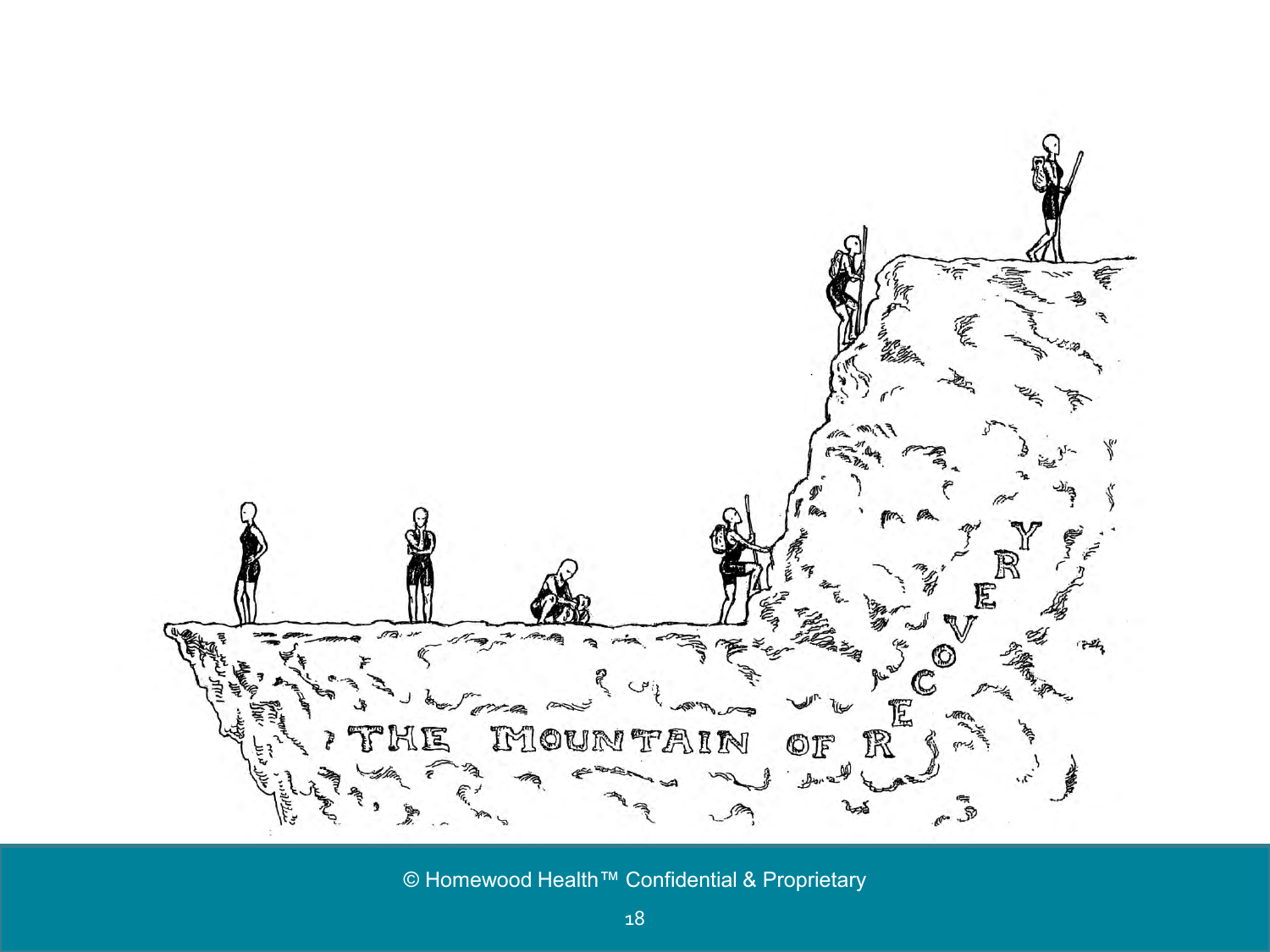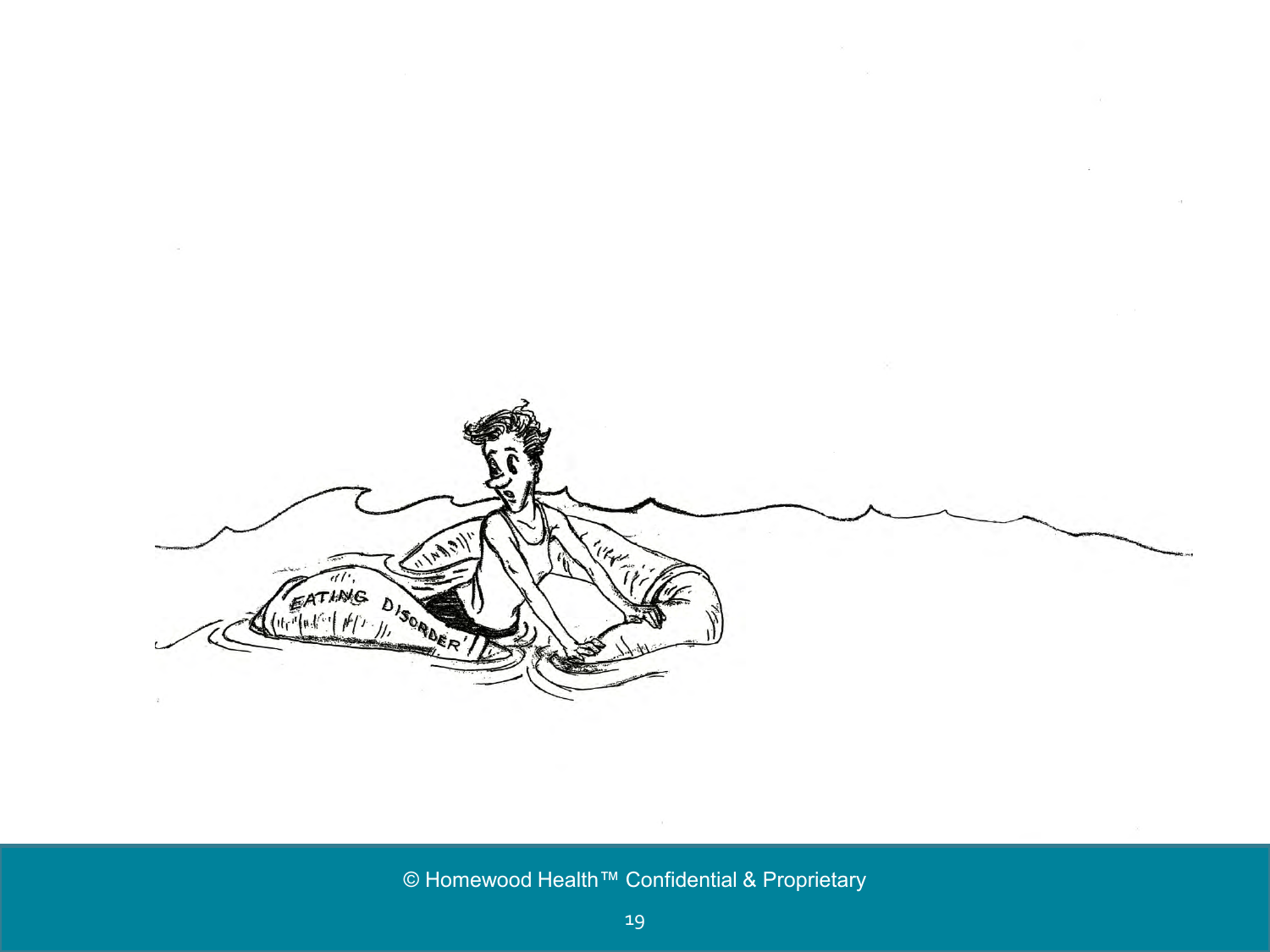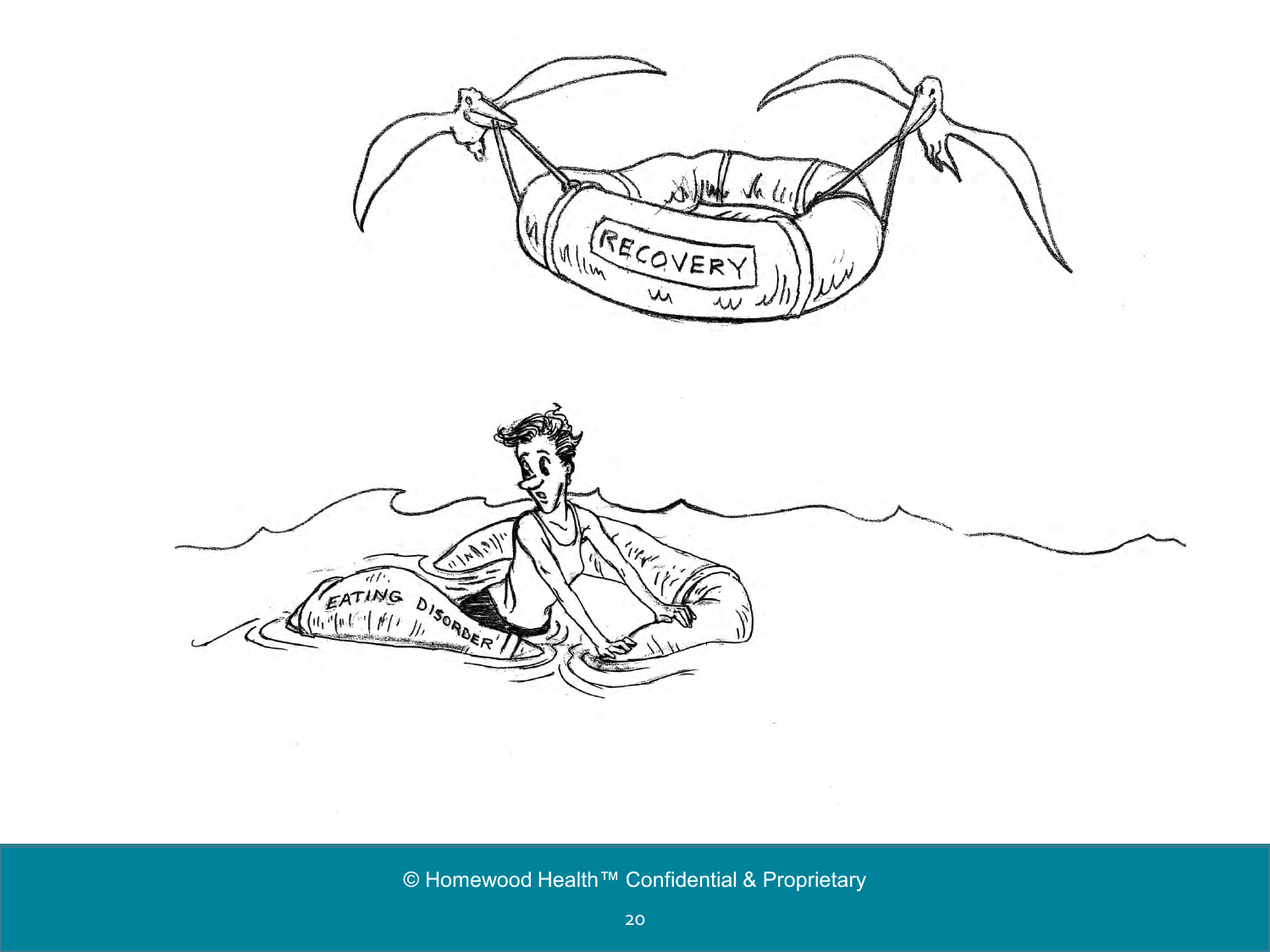# Working with Children, Youth, and Adults

### **Social Work Role:**

- Family interventions to prepare youth and their families for changes before/after transition
- Develop parental supportive role, beyond eating/weight restoration (A.N.)
- Onus on young adult to learn self-management skills and deal with life transitions
- Family based treatment
- Family education
- Work with youth and families on life transitions
- Individual/Group therapy
- Helping young adults take charge of their recovery needs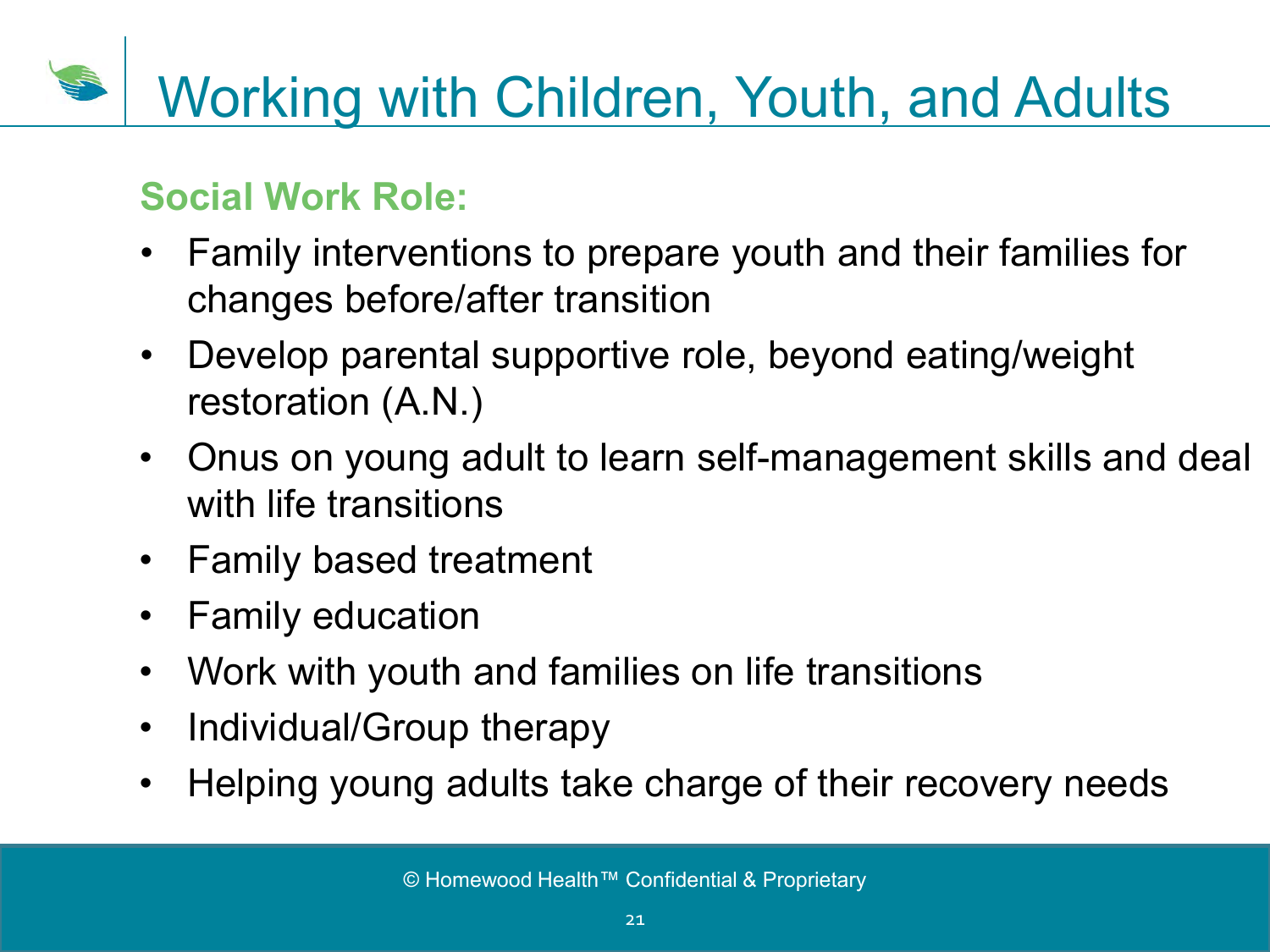

- Do you focus on your weight? Are you dieting? Use diet products? Have a scale in your house?
- Do you make comments on yours or other's body? Do you hold a size – bias?
- Do you use exercise to compensate for eating?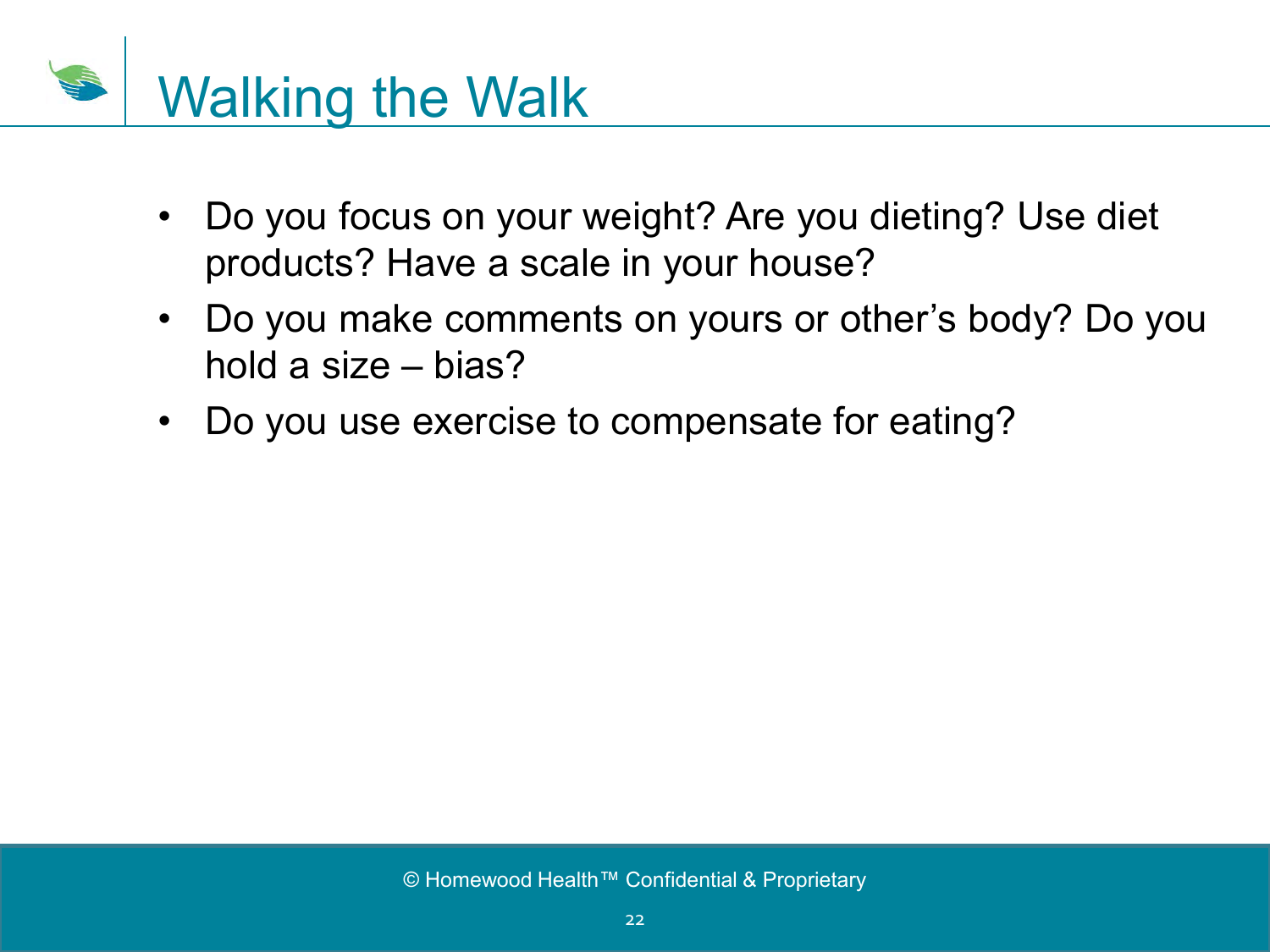# As a Service Provider

- Don't work in isolation Team up Communicate
- Develop close relationships with intensive treatment providers
- Investigate resources
- Don't be afraid of what you don't know ask questions and borrow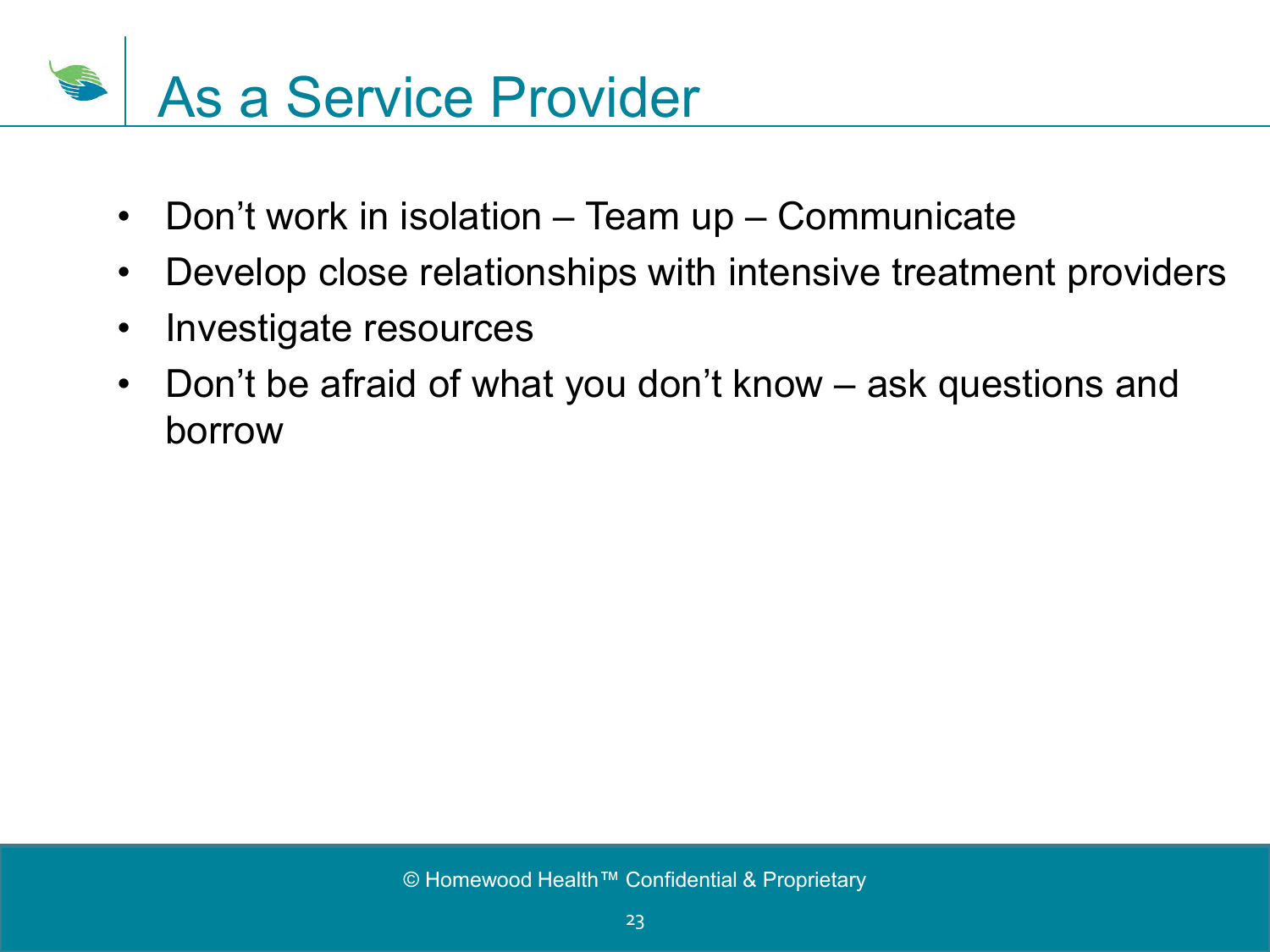

#### **Internet Resources**

**Eating Disorders Coalition** – Serving Wellington – Dufferin – Guelph includes service directory and podcasts

[www.eatingdisorderscoalition.ca](http://www.eatingdisorderscoalition.ca/)

• **National Eating Disorder Information Centre** – promotes healthy lifestyles as an alternative to dieting; national resource directory

[www.nedic.ca](http://www.nedic.ca/)

- **National Eating Disorders Association** non-profit eating disorders organization [www.nationaleatingdisorders.org](http://www.nationaleatingdisorders.org/) U.S.A
- **What's Eating You?** developed by Candy MacNeil, Guelph therapist, dedicated to providing accurate information about the prevention and treatment of eating disorders

[www.whatseatingyou.com](http://www.whatseatingyou.com/)

• **Mirror-Mirror –** eating disorder information and links

[www.mirror-mirror.org](http://www.mirror-mirror.org/)

• **Something-Fishy** –information on eating disorders, tips for recovery, etc.

[www.something-fishy.org](http://www.something-fishy.org/)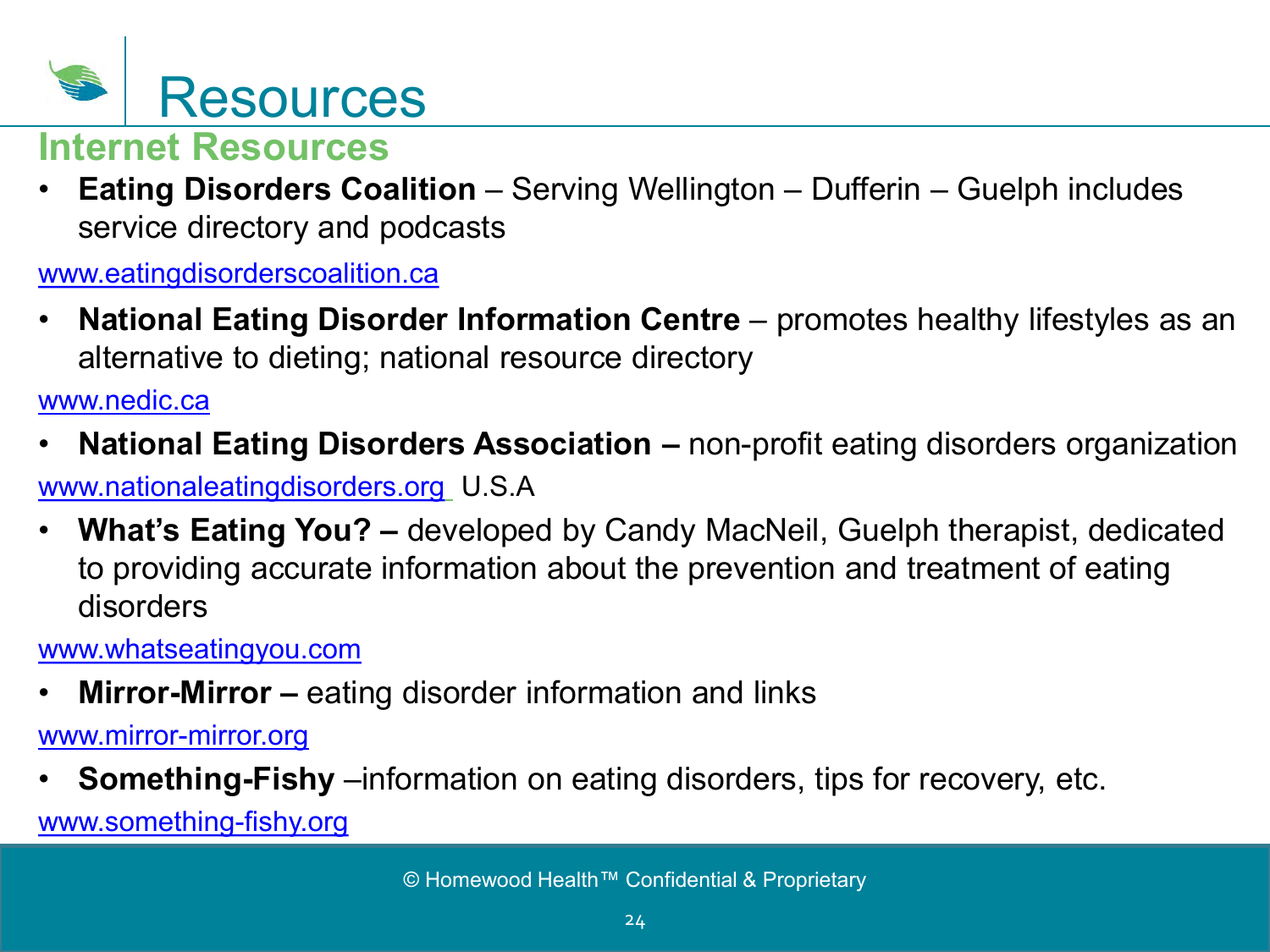# Resources (Cont'd)

• **About-face** – information on media messages that affect self-esteem and body image

[www.about-face.org](http://www.about-face.org/)

• **Andrea's Voice** – information on eating disorders, in memory of Andrea Smeltzer who died from complications from Bulimia

[www.andreasvoice.org](http://www.andreasvoice.org/)

- **Gũrze Books**  information on books, articles etc. about eating disorder and recovery [www.gurze.com](http://www.gurze.com/)
- **Health at Every Size**  Jon Robison's website, helping people with weight and eatingrelated concerns

[www.jonrobison.net](http://www.jobrobison.net/)

• **Body Positive** - promoting the "Health At Every Size" philosophy through education and resources

[www.bodypositive.com](http://www.bodypositive.com/)

• **Show Me the Data** – information and links to resources challenging myths about obesity

[www.showmethedata.info](http://www.showmethedata.info/) 

• **Central West Eating Disorder Program(CWEDP)** 

[www.cwedp.ca](http://www.cwedp.ca/)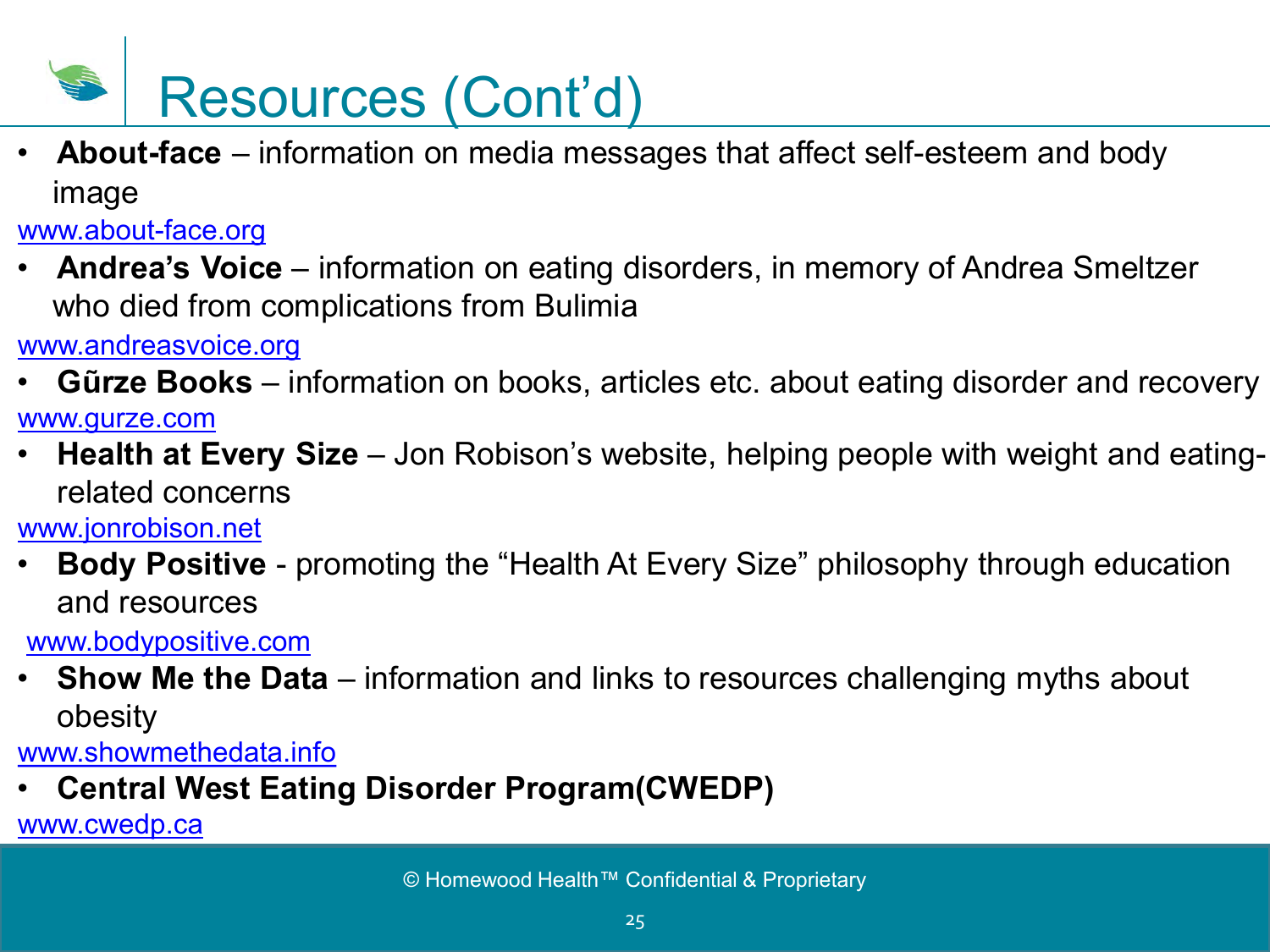

• **Danielle's Place** 

[www.daniellesplace.org](http://www.daniellesplace.org/)

• **Sheena's Place**

[www.sheenasplace.org](http://www.sheenasplace.org/)

• **Homewood Health Centre**

[www.homewood.org](http://www.homewood.org/)

• **National Institute of Mental Health (NIMH)** 

[www.mentalhealth.com](http://www.mentalhealth.com/)

• **Canadian Mental Health Association (CMHA)**

[www.cmha.ca](http://www.cmha.ca/)

• **Canada's Food Guide**

[www.hc-sc.gc.ca/food-guide-aliment/index\\_e.html](http://www.hc-sc.gc.ca/food-guide-aliment/index_e.html)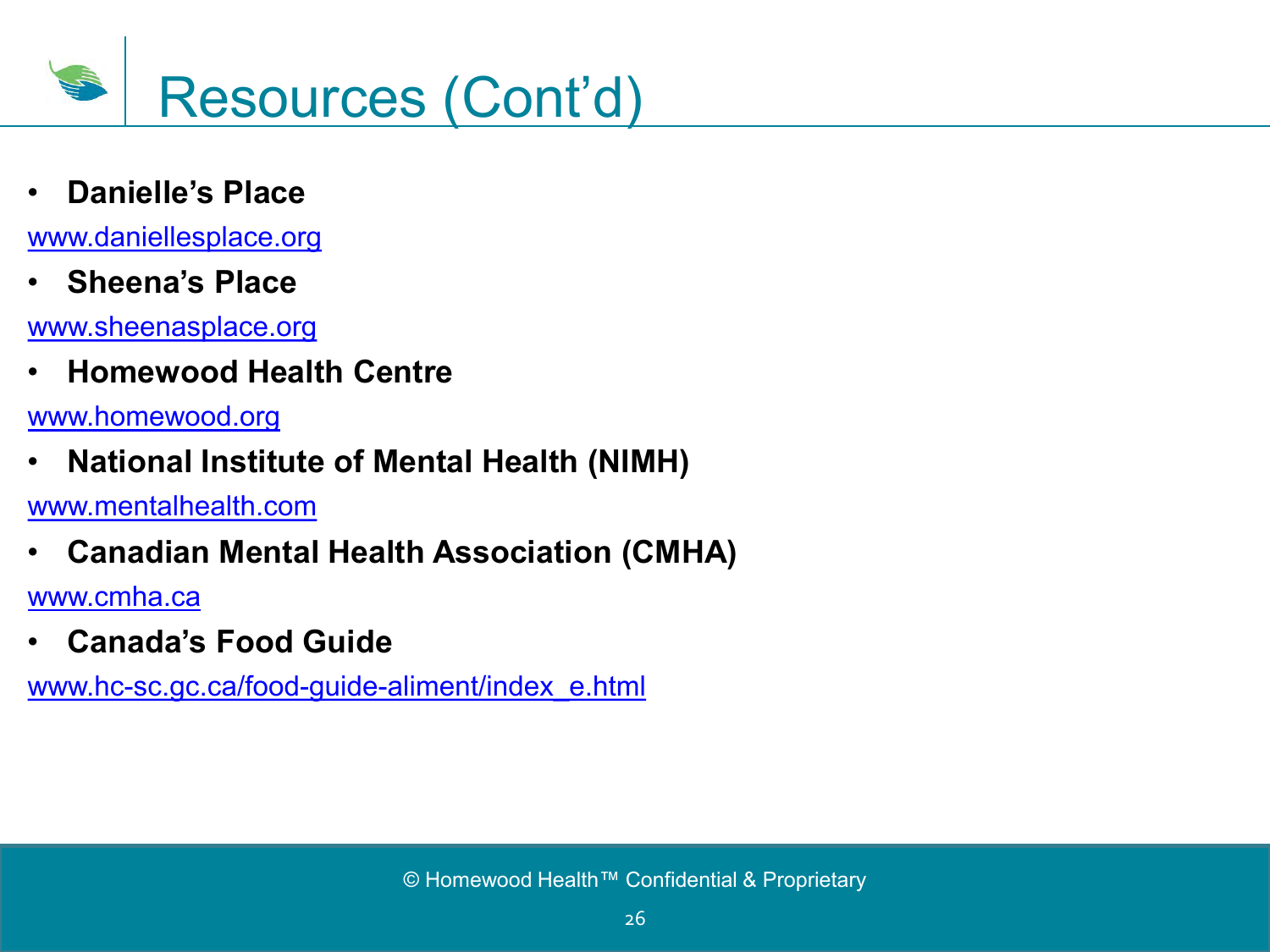

#### **Support Centres**

- **Danielle's Place Burlington** (905) 333-5548
- **Sheena's Place Toronto** (416) 927-8900
- **Hope's Garden London** (519) 434-7721

### **Finding a Private Practitioner**

#### **National Eating Disorders Information Centre WWW.nedic.ca**

- Information and Resources 1-866-633-4220
- Service Provider Search Directory (416) 340-4156